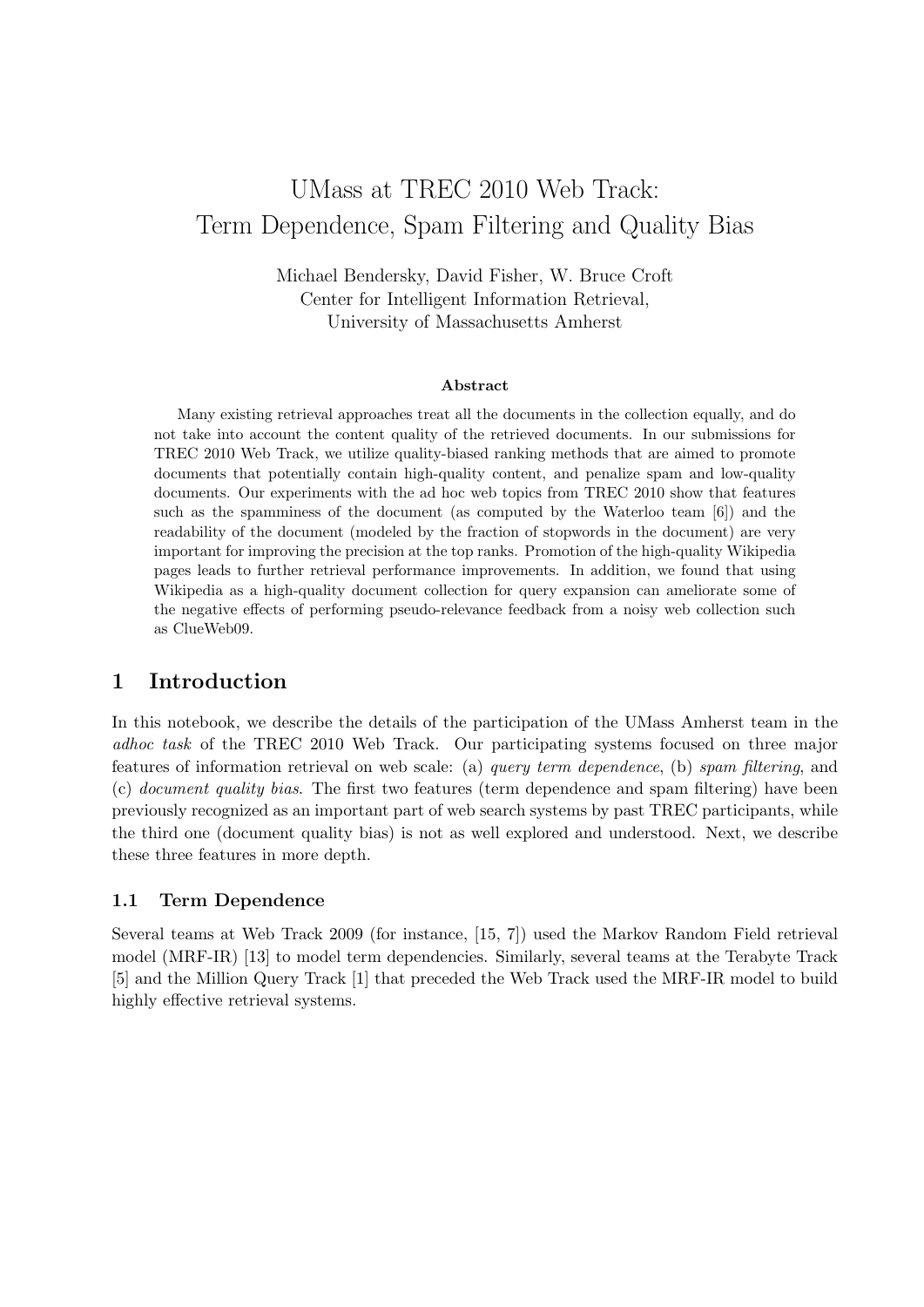## **1.2 Spam Filtering**

Spam detection and filtering was recognized as an important component of web retrieval in Web Track 2009. Lin et al. [12] used a commercial spam detection system to improve the quality of their submissions. Cormack et al. [6] created a publicly available *Waterloo Spam Ranking for the ClueWeb09 Dataset*, which was found to drastically improve the performance of practically all TREC Web Track 2009 submissions, when applied as a spam filter.

#### **1.3 Quality Bias**

In addition to the term dependence and spam detection features, which were incorporated in our submitted retrieval systems, we also tackled the issue of document quality bias that was recently found to improve the performance of web retrieval, even after the application of a spam filter and a link-based prior [3].

A quality of a web page is determined by a combination of many distinct factors. First, it has to contain original, trustworthy, and up-to-date content of genuine value. It should also provide metadata that accurately describes the content of a page, and contain links that can point people to other related resources. Finally, web page layout should be consistent and follow the principles of user-centric web design, by allowing readers to effortlessly navigate to the relevant information on the page. As document quality is influenced to some degree by all of these factors, the quality of a page should not be viewed as a dichotomy, but rather as a continuous spectrum.

At one end of this quality spectrum are well known resources for high-quality web documents such as Wikipedia. Wikipedia articles are constantly monitored and updated by editors, have a consistent layout and usually contain links to other related Wikipedia articles and web pages of interest. On the other end of this spectrum are *spam pages* that employ techniques such as content duplication, link schemes, content cloaking and keyword stuffing to artificially inflate their search engine ranking and provide no useful content (or even fraudulent and harmful content) to their readers.

Most of the pages on the web, however, are somewhere in between these two extremes on the quality spectrum. Many web pages do not have the same level of editorial supervision as Wikipedia, and might contain some outdated information, but still provide useful content to their readers. Many of the web pages also do not have a consistent easy-to-follow layout, making it harder to locate relevant portions of the text. However, these pages of lesser quality are still relevant to some user queries. This is especially true for rare and "niche" user information needs that often lack proper coverage by high quality resources such as Wikipedia. Therefore, we believe that it is important to explicitly incorporate the information about the quality of the page into the ranking produced by the search engine.

## **2 Modeling Term Dependence**

In order to model the term dependence, we make use of the *sequential dependence* variant of the MRF-IR model proposed by Metzler and Croft [13]. Next, we briefly describe the basics of this model.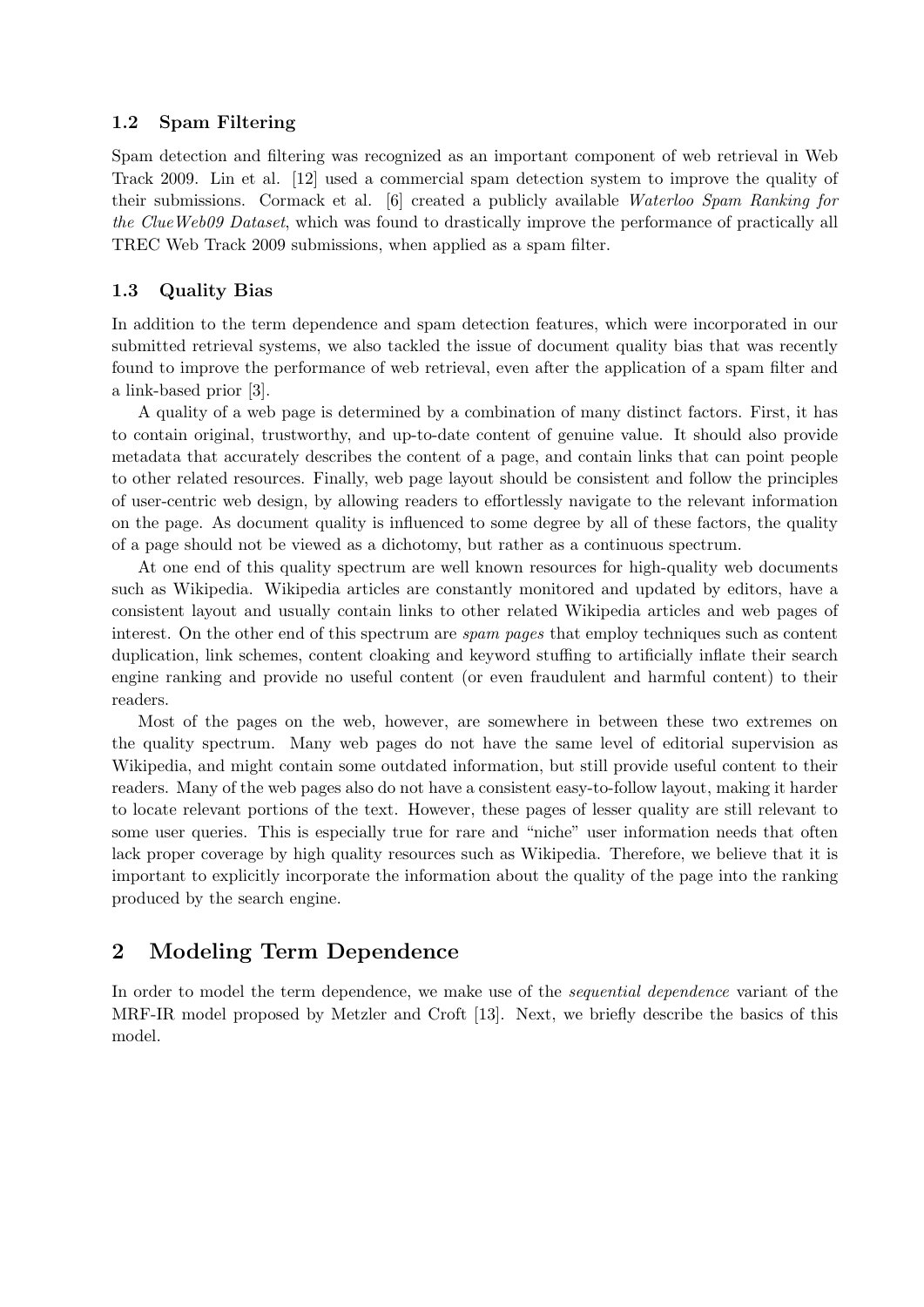The sequential dependence model goes beyond single query terms, and incorporates both exact phrase matches (the exact phrase appears in the document) and proximity matches (the terms in the phrase appear in close proximity to each other in the document) into the retrieval function. The sequential dependence model considers the adjacent bigrams in the query. For instance, for a query income tax return online the following bigrams will be considered: income tax, tax return, and return online. The term and bigram exact and proximity matches are assigned different weights, which are tuned to optimize the retrieval performance. Using the Indri query language [16], the example query will be rewritten as

```
#weight( 0.8 #combine(income tax return online)
         0.15 #combine( #1(income tax) #1(tax return) #1(return online) )
         0.05 #combine( #uw8(income tax) #uw8(tax return) #uw8(return online) )
       )
```
where the weights for the different query parts are set based on the recommendations by Metzler and Croft [13]. We refer to the score assigned to the document by the sequential dependence model as  $sc_{TD}(D)$ .

## **3 Spam Filtering Stage**

We used the spam filtering as described by Cormack et al. [6]. Using the publicly available *Waterloo Spam Ranking for the ClueWeb09 Dataset.* This ranking assigns a percentile  $p(D)$  to each of the  $\sim$  500 million documents in the collection. We filter out the bottom 60% of the documents, as determined by the spam ranking, as this number was found to optimize ERR@10 and NDCG@10 in our preliminary experiments with the Web Track 2009 queries. That is the documents are scored by

$$
sc_{SF}(D) = \begin{cases} sc_{TD}(D) & \text{if } p(D) \ge 60\\ -\infty & \text{else.} \end{cases}
$$

# **4 Quality Biasing Stage**

While there is an abundance of features that can be associated with document quality (see, for instance, [3, 8, 14, 17] for an extensive examination of such features) for our submission we chose to focus on two features that we found to have a highly positive effect on the retrieval performance in our preliminary experiments with the Web Track 2009 queries.

- $I_w(D)$  Wikipedia Indicator. Indicates whether the document *D* is a part of the en.wikipedia.org domain. Wikipedia pages are known to provide good answers to many web search queries, and are often promoted to the top ranks by the commercial search engines. An examination of the relevance judgments from Web Track 2009 reveals that more than 12% of the relevant documents are Wikipedia pages, which is much higher than the proportion of the Wikipedia pages in ClueWeb09. For instance, University of Amsterdam TREC team in Web Track 2009 achieved an impressive retrieval performance by simply promoting Wikipedia pages to the top ranks [7].
- $\bullet$   $\sigma(D)$  Stopword to non-stopword ratio of the document *D*. Percentage of the terms on the page that are in the *stopword list*. The stopword list is constructed using the top-100 most frequent alphabetic unigrams in a large web corpus [4]. Low values of  $\sigma(D)$  usually characterize documents that have very poor readability and are very unlikely to contain useful and relevant information on any topic [9, 14].

The *quality biased* document score is computed, based on the two features above, as

$$
sc_{QB}(D) = \begin{cases} \lambda sc_{SF}(D) + (1 - \lambda)I_w & \text{if } \sigma(D) \ge \Phi \\ -\infty & \text{else,} \end{cases}
$$
(1)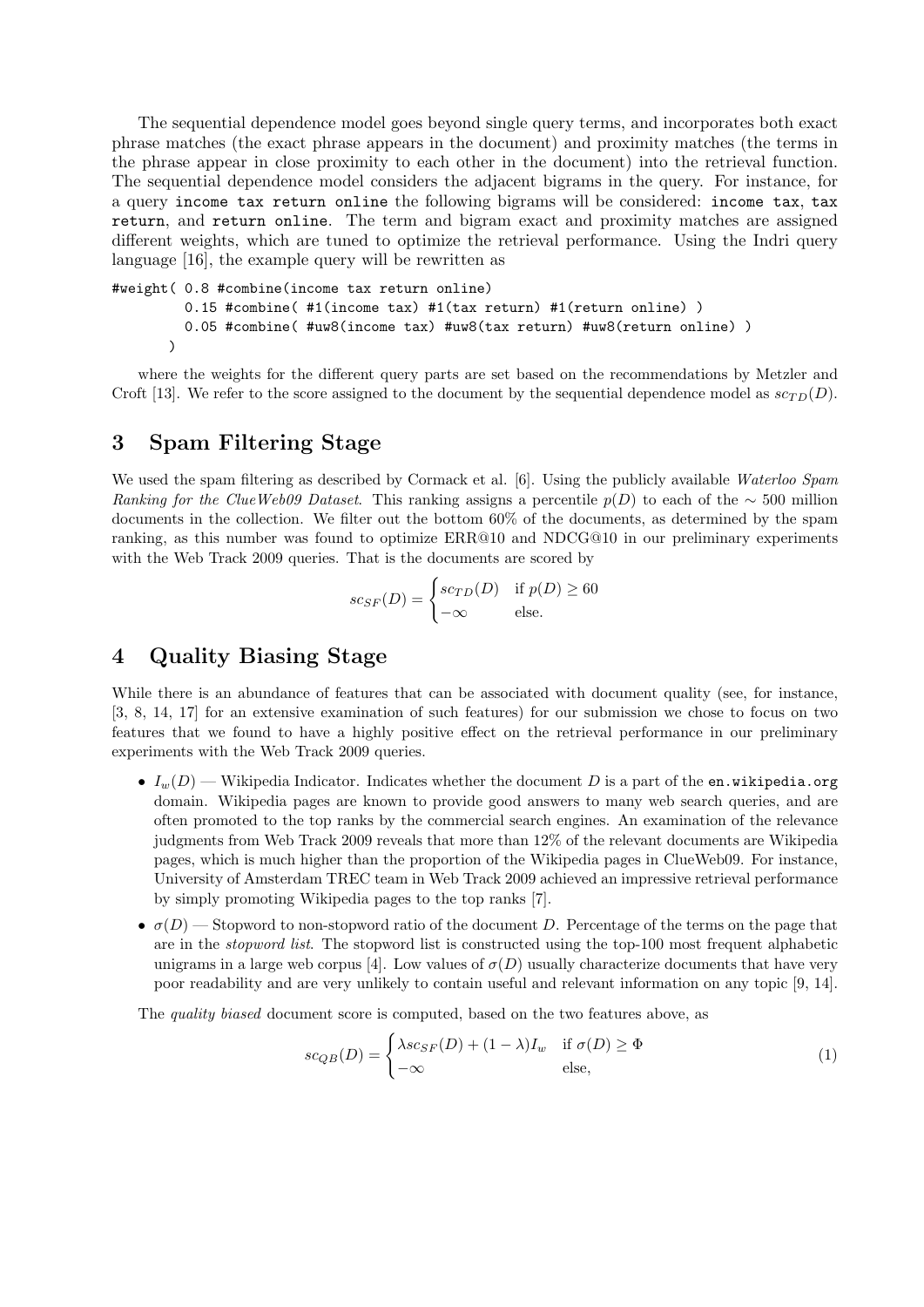where  $\lambda$  and  $\Phi$  are free parameters that are set to 0.8 and 0.1, respectively, since these values resulted in the highest ERR@10 and NDCG@10 in our preliminary experiments with the Web Track 2009 queries.

# **5 Query Expansion with High Quality Documents**

In addition to biasing the retrieval towards high-quality documents by explicit promotion of the Wikipedia pages, we also employed a pseudo-relevance feedback technique, which used the Wikipedia pages to improve the effect of the pseudo-relevance feedback on ClueWeb09. We found that our initial pseudo-relevance runs on the Web Track 2009 queries failed to improve performance, due to the noisy nature of the retrieved set.

For this purpose, we separately indexed the Wikipedia pages, and used this index to expand the sequential dependence model queries with 20 additional terms. The expansion terms were selected using the standard Relevance Model [11]. Next, the expanded queries were run over the entire ClueWeb09 index with the spam filter and the quality bias (see Equation 1) applied.

## **6 Analysis of the Runs**

## **6.1 Setup**

The English portion of the ClueWeb09 corpus (a.k.a. Category A), was indexed using the Indri toolkit<sup>1</sup>. Both the index and the queries were stopped using a standard INQUERY stopwords list [2] and stemmed using a Krovetz stemmer [10].

All the retrieval experiments were performed using Indri as well. Indri query language was used to create the sequential dependence model queries, as well as to perform spam filtering and query expansion. The quality biasing scoring  $sc_{QB}(D)$ , described in Section 4, was applied to the top-10K results retrieved by the spam-filtered scoring  $sc_{SF}(D)$ .

#### **6.2 Comparison of the Runs**

In this section we compare between the three runs submitted to the adhoc task of the TREC 2010 Web Track. The runs we submitted were variations of the quality-biased ranking method described in the previous sections. The description of the three runs is as follows:

- 1.  $SD$  This run scored the documents based on Equation 1, with  $\lambda$  set to 1. The purpose of this run was to evaluate the effect of the filtering stages (spam filtering and filtering of low-quality pages with very few stopwords) on the retrieval performance. (Submitted run ID — *umassSDM*.)
- 2. *SD+FB* This run employed the pseudo relevance feedback based query expansion, as described in 5. The purpose of this run was to evaluate the effect of query expansion with high quality Wikipedia documents on the retrieval performance. (Submitted run ID — *umasswfb520*.)
- 3. *SD+W* This run scored the documents using the Equation 1, with *λ* set to 0*.*8. The purpose of this run was to examine the effect of the promotion of the high quality Wikipedia pages on the retrieval performance. (Submitted run ID — *umassSDMW*.)

Table 6.2 compares the retrieval performance of these runs. It is clear that both expansion from Wikipedia and promotion of Wikipedia pages have a significant positive impact on the retrieval performance, even after filtering out spam and low-quality pages. Overall, the promotion strategy of the *SD+W* run seems to be preferable to the expansion strategy of the *SD+FB* run, especially given the fact that it does not require a computationally expensive procedure of query expansion.

<sup>1</sup>Available at http://sourceforge.net/projects/lemur/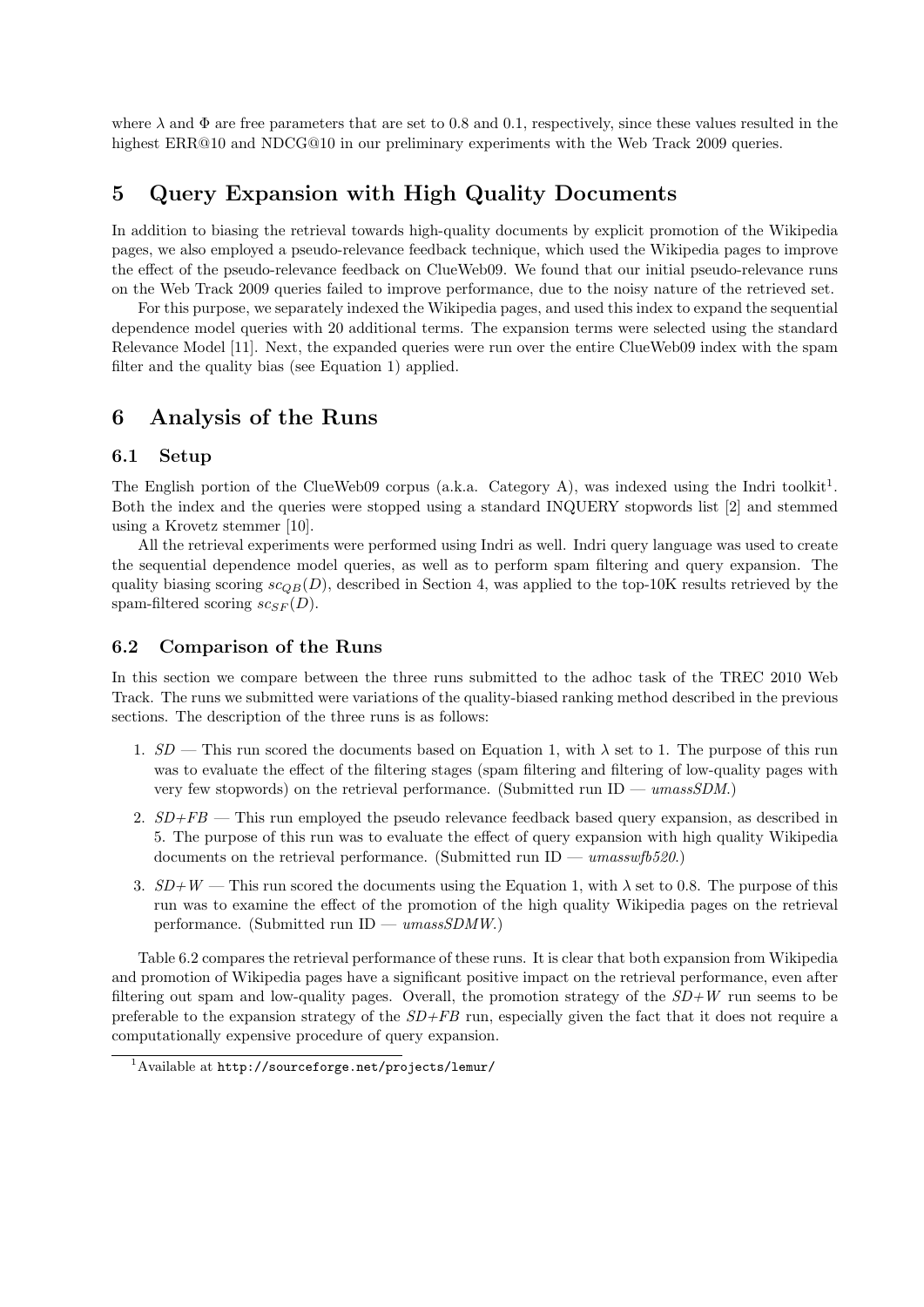|           | <b>Binary Metrics</b> |        |          |         | Graded Metrics |          |
|-----------|-----------------------|--------|----------|---------|----------------|----------|
|           | prec@5                | b-pref | MAP      |         | NDCG@10        | ERR@10   |
| SD        | 32.50                 | 22.80  | 11.35    | SD      | 15.85          | 10.08    |
| $SD + FB$ | $48.75*$              | 25.41  | 14.04    | $SD+FB$ | $25.53*$       | 12.72    |
| $SD+W$    | $47.50*$              | 24.29  | $14.82*$ | $SD+W$  | $26.87*$       | $12.80*$ |

Table 1: **Comparison of the retrieval performance of the three submitted runs. Statistically significant differences (Wilcoxon sign test,** *α <* 0*.*05**) with** *SD* **are marked by** *<sup>∗</sup>* **. Best result per column appears in boldface.**

|               | ERR@10 | NDCG@10 |
|---------------|--------|---------|
| $\geq$ median | 73%    | 71%     |
| $=$ min       | 23%    | 23%     |

Table 2: **The percentage of queries that have above or equal to the median, or worst performance (in terms of NDCG@10 and ERR@10 of the** *SD+W* **run) compared to other TREC participants. Note: the numbers do not add up to 100% in each column.**

## **6.3 Further Analysis**

#### **6.3.1 Comparison with the Other Teams**

While a full comparison with the other teams is not available at this point, we can look at the distribution of our retrieval scores compared to the **median** and **min** of the overall score distributions. Looking at Table 2, we can state that, overall, the performance of our runs was above the median. On a less positive note, however, there is a considerable number of cases, for which no relevant results are retrieved. We analyze these cases in the next section.

#### **6.3.2 Failure Analysis**

In this section we examine the queries, for which no relevant documents were retrieved at the top thirty ranks. Overall, there are eight such queries in the evaluated set. These queries are:

```
discovery channel store
how to build a fence
income tax return online
to be or not to be that is the question
the wall
kiwi
titan
rice
```
We hypothesize that the poor performance of the three first queries on the list is actually a result of Wikipedia promotion. For these queries, the majority of the top retrieved results are Wikipedia pages, which are non-relevant to these queries. For the next two queries in the above list, stopword removal, which was performed as a part of the indexing process, is the reason that no relevant documents are retrieved. The rest of the poor-performing queries on the list are single-word queries, for which the sequential dependence model (see Section 2) fails to provide any significant benefits. In addition, the pseudo-relevance feedback fails to provide any performance improvements for most of these queries, since no relevant documents are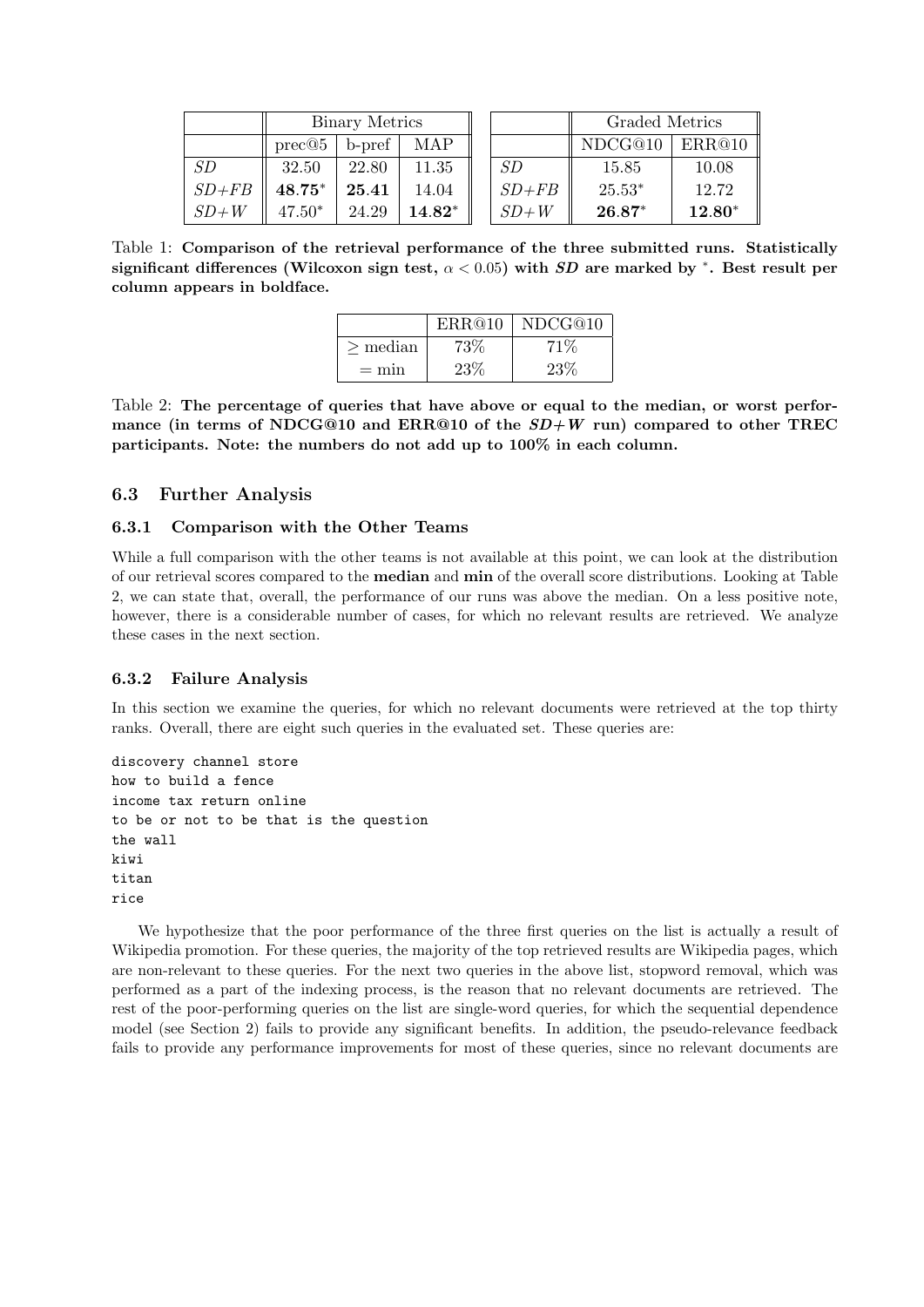retrieved by the original non-expanded query. For future submissions, a different, more complex, scoring method should be developed to target such single-word queries.

## **7 Conclusions**

In our submissions for TREC 2010 Web Track, we utilize quality-biased ranking methods that are aimed to promote documents that potentially contain high-quality content, and penalize spam and low-quality documents. Our experiments with the ad hoc web topics from TREC 2010 show that features such as the spamminess of the document (as computed by the Waterloo team [6]) and the readability of the document (modeled fraction of stopwords in the document) are very important for improving the precision at the top ranks. Promotion of the high-quality Wikipedia pages leads to further retrieval performance improvements. In addition, we found that using Wikipedia as a high-quality document collection for query expansion can ameliorate some of the negative effects of performing pseudo-relevance feedback from a noisy web collection such as ClueWeb09.

One weak point of our submission was the failure to deal with queries that contain names or quotes, in which stopwords play an integral part (e.g., the famous "to be or not to be" quote). In addition, our methods did not perform well for many single-word queries, where both the initial retrieval and the retrieval with expanded queries yielded no relevant documents at the top ranks. We intend to explore ways of dealing with such queries in our future submissions.

## **8 Acknowledgment**

This work was supported in part by the Center for Intelligent Information Retrieval, in part by NSF grant #CNS-0934322, and in part by ARRA NSF IIS-9014442. Any opinions, findings and conclusions or recommendations expressed in this material are those of the authors and do not necessarily reflect those of the sponsor.

## **References**

- [1] J. Allan, J. Aslam, B. Carterette, V. Pavlu, and E. Kanoulas. Million Query Track 2008 overview. In *Proc. of TREC*, 2008.
- [2] J. Allan, M. E. Connell, W. B. Croft, F. F. Feng, D. Fisher, and X. Li. INQUERY and TREC-9. In *Proc. of TREC*, 2000.
- [3] M. Bendersky, W. B. Croft, and Y. Diao. Quality-biased ranking of web documents. In *Proc. of WSDM*, pages 95–104, 2011.
- [4] T. Brants and A. Franz. Web 1T 5-gram Version 1, 2006.
- [5] C. Clarke, N. Craswell, and I. Soboroff. Overview of the TREC 2004 Terabyte Track. In *Proc. of TREC*, 2004.
- [6] G. V. Cormack, M. D. Smucker, and C. L. A. Clarke. Efficient and effective spam filtering and re-ranking for large web datasets. Apr 2010.
- [7] J. He, K. Balog, K. Hofmann, E. Meij, M. de Rijke, M. Tsagkias, and W. Weerkamp. Heuristic ranking and diversification of web documents. In *Proc. of TREC*, 2009.
- [8] M. Y. Ivory and M. A. Hearst. Improving web site design. *IEEE Internet Computing*, 6(2):56–63, March 2002.